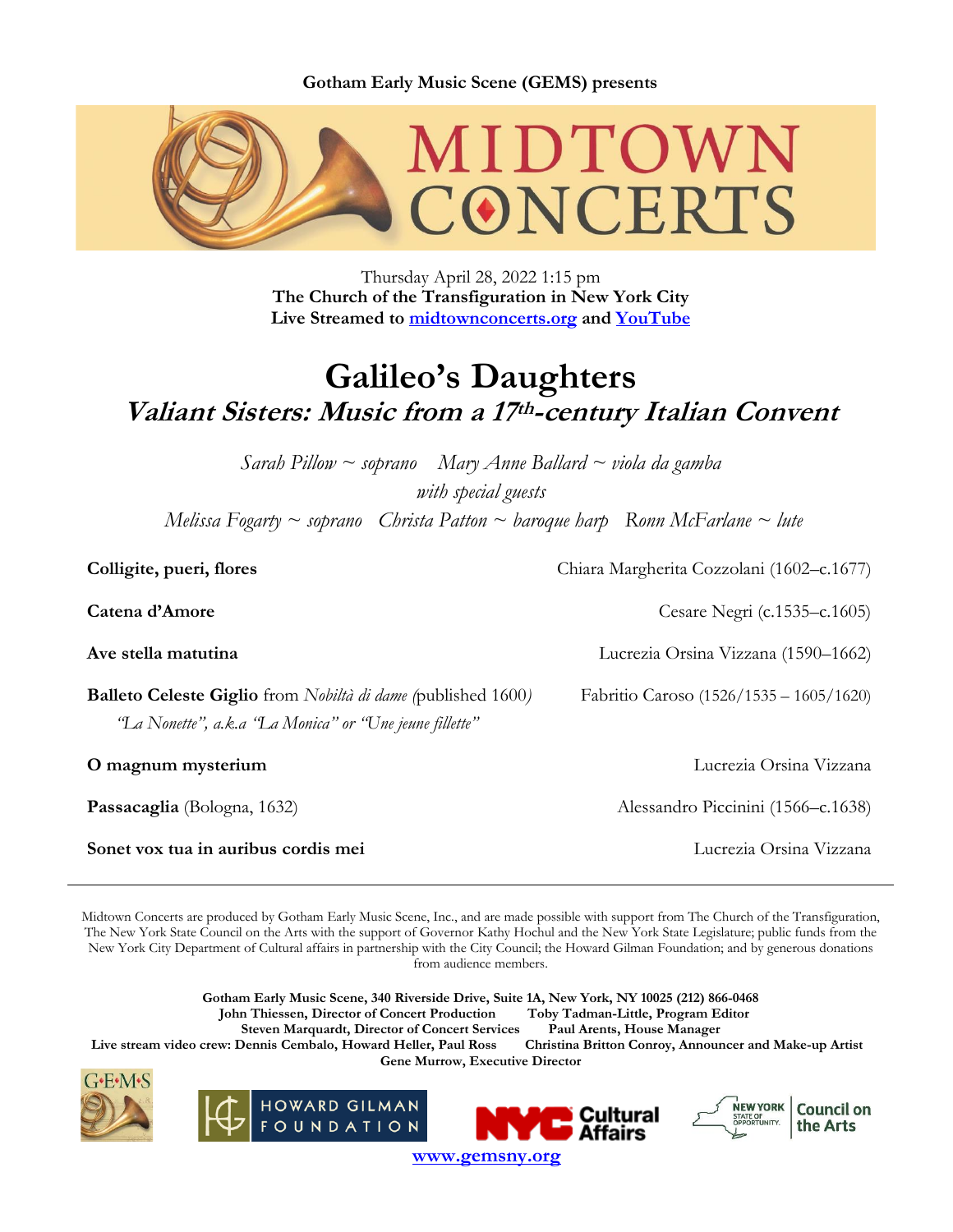#### **About the Program**

Galileo's Daughters brings alive through music and readings the era of Suor Maria Celeste, whose letters to her famous father make vivid the spiritual and daily life of a 17<sup>th</sup>-century woman. Compositions performed are from the ensemble's new release, "Galileo's Daughter".

# **Text Translations**

# **Colligite, pueri, flores**

Servants of the Lord, collect flowers, strike up your song, sing psalms to the citharas. Virgins, strike the lyres with your fingers. O what a happy day, O how festive and full of joy. Let there be our pleasure, our refreshment, our resting place, where there is an abundance of delicious things. Hail bread of the angels, made the food for travelers, True bread, hail, salvation of the world. O how sweet it is to praise You, to sing Your praise.

#### **Ave stella matutina**

Hail, morning star, ruler and queen of the world, only virgin worthy to be spoken of amid the weapons of the enemy. Place before us the shield of salvation, the insignia of your virtue. O Mary, full of grace, O chosen mother of God, be for us the upright path to eternal joys, where are peace and glory. And always hear us with affectionate ear, sweet Mary.

# **O magnum mysterium**

O great mystery, O deepest wounds, O most bitter passion, O sweetness of the Godhead, help me to reach eternal happiness. Alleluia.

# **Sonet vox tua in auribus cordis mei**

Sound, let your voice sound in the ears of my heart, most beloved Jesus. And may the abundance of your grace overcome the abundance of my sins. Then truly I will sing, exult, and rejoice. I will recite a psalm of jubilation and my voice will be like the striking of the kithara, and my speech sweeter than honey and the honeycomb.

#### **O quam bonus es**

O how good you are, how soft, how joyful, how delightful, O Mary, in seeking, sighing, possessing, enjoying you. O happy, blessed me. Now I graze from His wound; now I nurse at her breast; I do not know where to turn next. In His wound is life; in her breast, salvation; in His wound, quiet; in her breast, peace; in His wound, nectar; in her breast, honey. O happy, blessed me; I do not know where to turn next. His blood saves me; her milk purifies me; His blood revives me, her milk restores me; His blood inebriates me; her milk makes me joyous. O happy, blessed me. I love you, I seek you, I desire you, I want you, I thirst for you, I seek you, I drink you, I enjoy you. O happy, blessed me, I do not know where to turn next. May I feed on this blood, may I be refreshed by this milk, may I live in His wound, may I die in her breast. O drink, O food, O laughter, O joy; O happy life, blessed death.

# **NEXT WEEK: House of Time Private Versailles <sup>~</sup> Intimate Music for <sup>a</sup> Very Public Place**